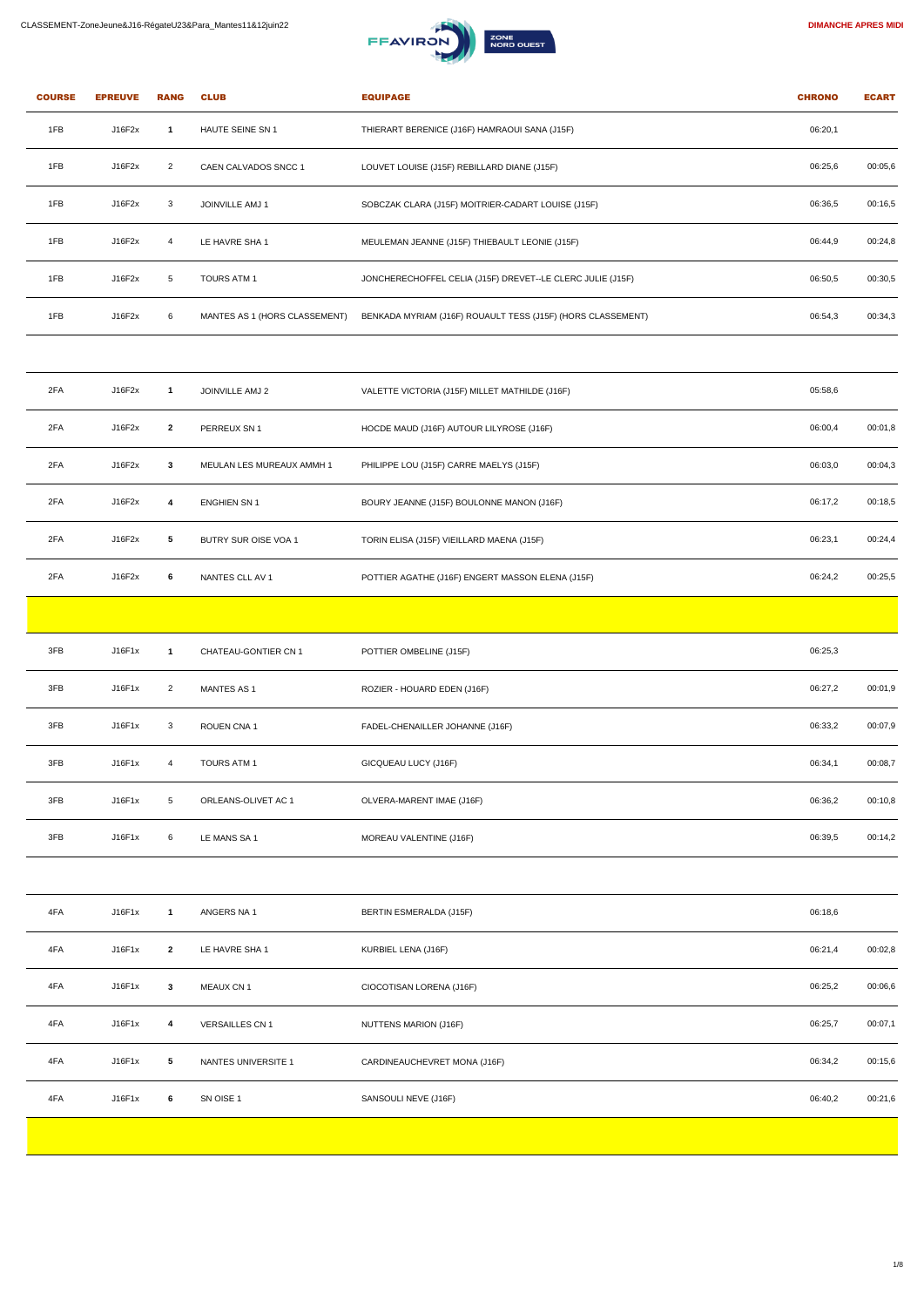

| <b>COURSE</b> | <b>EPREUVE</b> | <b>RANG</b>    | <b>CLUB</b>               | <b>EQUIPAGE</b>                                  | <b>CHRONO</b> | <b>ECART</b> |
|---------------|----------------|----------------|---------------------------|--------------------------------------------------|---------------|--------------|
| 5FB           | J16H2x         | $\mathbf{1}$   | LAVAL CN AVIRON 1         | GAUDOIS CORENTIN (J15H) DAGONAT SACHA (J16H)     | 05:34,5       |              |
| 5FB           | J16H2x         | 2              | MEAUX CN 1                | DUBOIS QUENTIN (J16H) FEURTE LOUIS (J16H)        | 05:35,6       | 00:01,1      |
| 5FB           | J16H2x         | 3              | <b>VERSAILLES CN 1</b>    | LE MAGUER MATHIS (J15H) LACROIX ALEXANDRE (J15H) | 05:36,1       | 00:01,6      |
| 5FB           | J16H2x         | $\overline{4}$ | TOURS ATM 2               | LAPAJ SIMON (J16H) DOMIAR ALEXIS (J16H)          | 05:45,8       | 00:11,3      |
| 5FB           | J16H2x         | 5              | BOURGES AC 1              | GRAVIOU PIERRE (J16H) HERRERO ALEXANDRE (J15H)   | 05:53,3       | 00:18,8      |
| 5FB           | J16H2x         | 6              | ROUEN CNA 1               | HARTER VADIM (J15H) BOUET MARIUS (J15H)          | 05:58,0       | 00:23,5      |
|               |                |                |                           |                                                  |               |              |
| 6FA           | J16H2x         | $\mathbf{1}$   | CAEN CALVADOS SNCC 1      | PHILIPPE ALEXIS (J15H) LE TROCQUER ETWANN (J16H) | 05:17,9       |              |
| 6FA           | J16H2x         | 2              | TOURS ATM 1               | BOURDET TRISTAN (J16H) SEREZAT NOAH (J16H)       | 05:20,5       | 00:02,6      |
| 6FA           | J16H2x         | 3              | ARGENTEUIL COMA 1         | RODRIGUEZ ANTHONY (J15H) GREMION PAUL (J15H)     | 05:26,1       | 00:08,2      |
| 6FA           | J16H2x         | 4              | <b>LORIENT A SCORFF 1</b> | DAGORNE NATHAN (J15H) TROMELIN ETHAN (J16H)      | 05:30,0       | 00:12,1      |
| 6FA           | J16H2x         | 5              | CAEN CALVADOS SNCC 2      | LANGLOIS ROMAIN (J15H) LAMMENS BAPTISTE (J16H)   | 05:34,0       | 00:16,1      |
| 6FA           | J16H2x         | 6              | NANTES CLL AV 1           | LEFEVRE AYMERIC (J16H) SAVARY EWEN (J16H)        | 05:35,6       | 00:17,6      |
|               |                |                |                           |                                                  |               |              |
| 7FB           | J16H1x         | $\mathbf{1}$   | SN OISE 1                 | SPRENG CELESTIN (J15H)                           | 06:00,9       |              |
| 7FB           | J16H1x         | $\overline{c}$ | FONTAINEBLEAU APF 1       | PATRAS ROMAN (J15H)                              | 06:02,5       | 00:01,6      |
| 7FB           | J16H1x         | 3              | MAISONS MESNIL CERAMM 1   | BARCZA THOMAS (J15H)                             | 06:05,6       | 00:04,8      |
| 7FB           | J16H1x         | 4              | ROWING CLUB SRP 1         | <b>BOURHIS MATAO (J16H)</b>                      | 06:06,1       | 00:05,2      |
| 7FB           | J16H1x         | 5              | ANGERS NA 1               | CUZIN THEO (J16H)                                | 06:19,0       | 00:18,1      |
| 7FB           | J16H1x         | 6              | CAEN CALVADOS SNCC 1      | COURTIN CLEMENT (J16H)                           | 06:20,3       | 00:19,4      |
|               |                |                |                           |                                                  |               |              |
| 8FA           | J16H1x         | $\mathbf{1}$   | FRANCE CN 1               | REVOL MAXIME (J16H)                              | 05:30,8       |              |
| 8FA           | J16H1x         | $\mathbf{2}$   | MANTES AS 1               | BARET LOUIS (J16H)                               | 05:31,6       | 00:00,8      |
| 8FA           | J16H1x         | 3              | LAGNY SN 1                | FOURNET ARTHUS (J16H)                            | 05:33,9       | 00:03,1      |
| 8FA           | J16H1x         | 4              | CHATEAU-GONTIER CN 1      | DELACOMMUNE ALBIN (J16H)                         | 05:34,5       | 00:03,7      |
| 8FA           | J16H1x         | 5              | MEAUX CN 1                | DELCOURT FLORIAN (J16H)                          | 05:45,8       | 00:15,0      |
| 8FA           | J16H1x         | 6              | REDON AP 1                | ETHUIN - LE DOYEN ALEXANDRE (J16H)               | 06:05,4       | 00:34,6      |
|               |                |                |                           |                                                  |               |              |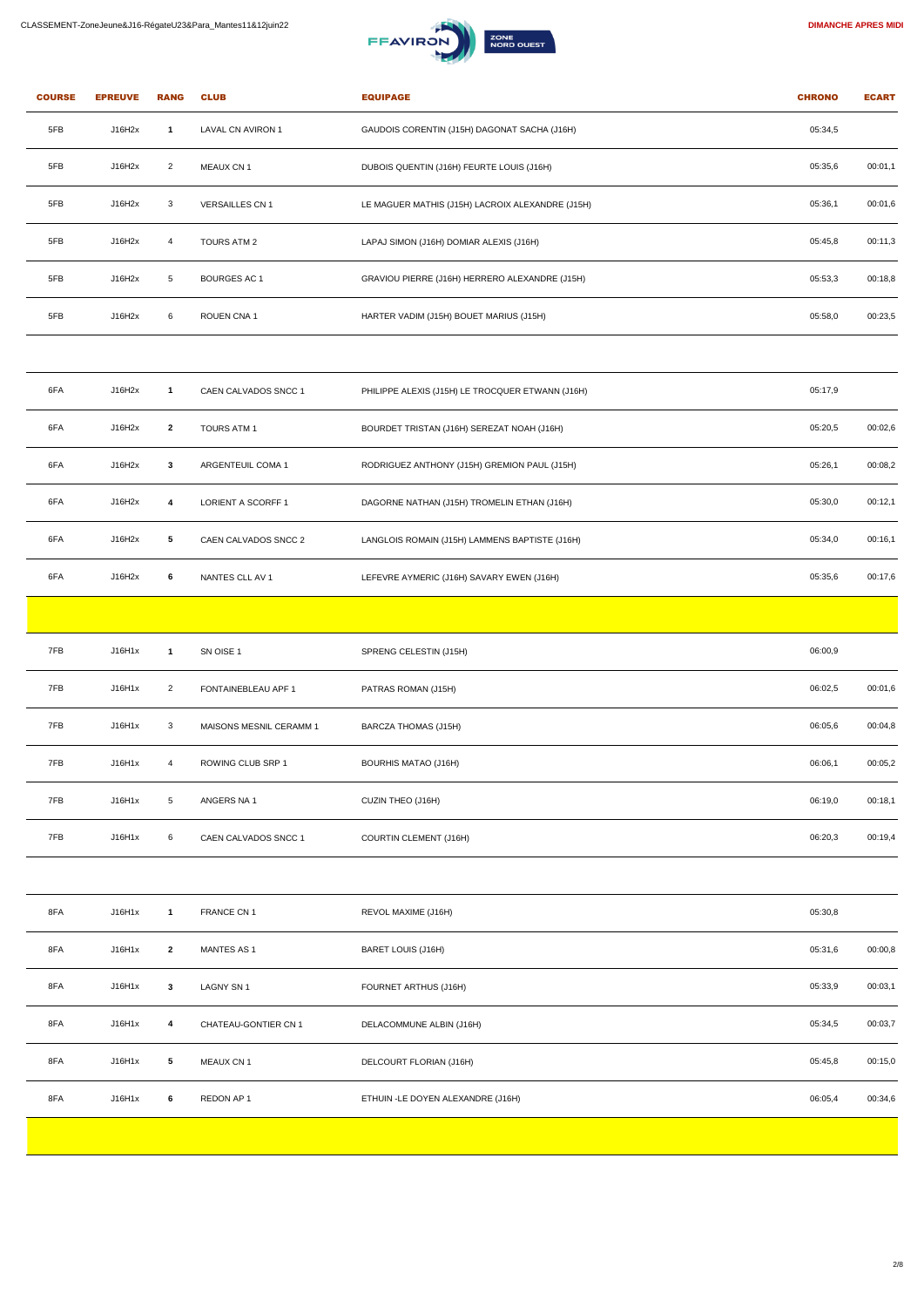

3/8

| <b>COURSE</b> | <b>EPREUVE</b> | <b>RANG</b>    | <b>CLUB</b>               | <b>EQUIPAGE</b>                                                                                                                                                                                                                          | <b>CHRONO</b> | <b>ECART</b> |
|---------------|----------------|----------------|---------------------------|------------------------------------------------------------------------------------------------------------------------------------------------------------------------------------------------------------------------------------------|---------------|--------------|
| 9FB           | J16H4x         | $\mathbf{1}$   | LE MANS SA 1              | SAVOYE-BRUNELLIERE MARTIN (J16H) LONGCHAMBON FOUCAULD (J15H) LEPESANT JULES (J15H)<br>LOISEL MAXENCE (J15H)                                                                                                                              | 05:11,1       |              |
| 9FB           | J16H4x         | $\overline{2}$ | ENCOURAGEMENT - SESN 1    | CAPLAN TIMOTE (J15H) PHO MAXENCE (J15H) ZERROUK ANIDJAR SACHA (J15H) FAUCHER MARTIN<br>(J16H)                                                                                                                                            | 05:11,5       | 00:00,4      |
| 9FB           | J16H4x         | 3              | HAUTE SEINE SN 2          | STRAUSS NOAH (J15H) DULAC NICOLAS (J15H) GINESTON HUGO (J16H) KOZIATEK NICOLAS (J16H)                                                                                                                                                    | 05:16,2       | 00:05,1      |
| 9FB           | J16H4x         | 4              | BUTRY SUR OISE VOA 1      | MAGNAC PIERRE (J16H) LEBEE YANIS (J15H) OLIVIERO MAXIME (J16H) LEROUX ANTONIN (J16H)                                                                                                                                                     | 05:21,2       | 00:10,1      |
| 9FB           | J16H4x         | 5              | MELUN CN 1                | MICHALIK SOUFFLET AMAURY (J15H) PATRY THIBAUT (J15H) ATRI MHAMMEDI ALI (J16H) BERNARD<br>SACHA (J15H)                                                                                                                                    | 05:29,3       | 00:18,2      |
| 9FB           | J16H4x         | 6              | ANGERS NA 1               | JANNIERE VINCENT (J15H) MORISSET LEO (J15H) ALIX LOUIS (J16H) LOYAT NATHAN (J15H)                                                                                                                                                        | 05:33,3       | 00:22,2      |
|               |                |                |                           |                                                                                                                                                                                                                                          |               |              |
| 10FA          | J16H4x         | $\mathbf{1}$   | HAUTE SEINE SN 1          | HEBERT CLEMENT (J15H) BAUER CLEMENT (J15H) COLONNA CECCALDI THIBALT (J15H) DEFRANCE<br>ILAN (J15H)                                                                                                                                       | 04:44,1       |              |
| 10FA          | J16H4x         | $\overline{2}$ | FRANCE CN 1               | FARAGGI LUCIANO (J16H) SEYTRE MAEL (J16H) CARROT-DULAC LOUIS (J16H) DOUROUDAKIS<br>ANASTASE (J16H)                                                                                                                                       | 04:52,8       | 00:08,7      |
| 10FA          | J16H4x         | 3              | <b>BASSE SEINE SN 1</b>   | KALIL OSCAR (J15H) CULOT MATHURIN (J16H) BARABUTEZ CHARLY (J16H) MEREL ROMEO (J15H)                                                                                                                                                      | 05:06,0       | 00:21,9      |
| 10FA          | J16H4x         | 4              | <b>TOURS ATM 1</b>        | LUSSIEZ FLORIAN (J16H) DREUX ANDRE (J16H) MOUTAPAM ANTOINE (J15H) GAUDUCHON TITOUAN<br>(J15H)                                                                                                                                            | 05:07,6       | 00:23,6      |
| 10FA          | J16H4x         | 5              | NANTES CLL AV 1           | LECA FAUVEL SOEN (J16H) CARTON ARISTEE (J16H) CHAZE ANTOINE (J15H) COMBES NOA (J16H)                                                                                                                                                     | 05:15,5       | 00:31,4      |
| 10FA          | J16H4x         | 6              | SAINT NAZAIRE OS 1        | ORECCHIA NOAH (J15H) LE BRUN MATHIS (J15H) HAMON IBAN (J15H) HARDY ETHAN (J15H)                                                                                                                                                          | 05:18,7       | 00:34,6      |
|               |                |                |                           |                                                                                                                                                                                                                                          |               |              |
| 11FA          | J16H8+         | $\mathbf{1}$   | JOINVILLE AMJ 1           | HYLTON-LIBERT EMILE (J15H) MOJAK SAMUEL (J16H) BAELDE-SOU GASPARD (J16H) CARANTOIS-<br>FORISSIER ALEXANDRE (J15H) FIEULAINE LYSANDRE (J15H) BAGIAU TOM (J16H) REDON TIMEO (J15H)<br>ROUVEAU VALENTIN (J15H) Bar, BOUTILLIER JULIE (J17F) | 04:42,6       |              |
| 11FA          | J16H8+         | $\overline{2}$ | BOULOGNE 92 1             | BUJON JULES (J16H) VETILLART MATTHIEU (J15H) VICTOIR MAXIME (J15H) TUBIDIS ODYSSEAS (J16H)<br>THIRE-LACAULT FRANCOIS (J15H) KIMBEL LEO (J16H) MOMENI ALBAN (J16H) HACOPIAN ELLIOT (J15H)<br>Bar, CARROF GASPARD (J16H)                   | 04:52,1       | 00:09,5      |
| 11FA          | J16H8+         | 3              | PORT-MARLY RC 1           | FOUCAT GIMENEZ TEBAN (J15H) HOUOT BAPTISTE (J16H) PICARD LUCIEN (J16H) MEDINA ESTEBAN<br>(J15H) KURBIEL LUCAS (J15H) MAMER ALEXANDRE (J15H) LARREY JULIEN (J16H) SCHAMSCHULA<br>FRANZ (J16H) Bar, CHEVRIER - DA COSTA ELENA (J18F)       | 04:55,6       | 00:13,0      |
| 11FA          | J16H8+         | 4              | MEULAN LES MUREAUX AMMH 1 | LEFEBVRE LOIC (J16H) ROBIN AYMERIC (J16H) BARNET TIMOTHEE (J16H) PHILIPPE GUSTAVE (J15H)<br>STEPHAN SWAN (J15H) CONDE CRISTIANO (J15H) POPESCU OCTAVE (J15H) AMBOISE KINGSLEY<br>(J15H) Bar, MAUJARET GUINE LOENIE (J12F)                | 04:58,2       | 00:15,6      |
| 11FA          | J16H8+         | 5              | BOULOGNE 92 2             | BLANCHY CORENTIN (J15H) BORSARI HENRIQUE (J16H) SOYEZ BAPTISTE (J15H) LEGRIX MAXENCE<br>(J16H) DAEGELEN MAE (J15H) DHONNER MILO (J15H) HESS LEO (J15H) PLUMEREL CLEMENT (J15H)<br>Bar, MARIE AMBRE (J16F)                                | 05:16,3       | 00:33,7      |
|               |                |                |                           |                                                                                                                                                                                                                                          |               |              |
| 12FF          | J13H1x         | 2              | PERREUX SN 6 20           | LIRAUD OSKAR (J13H)                                                                                                                                                                                                                      | 04:30,0       | 00:10,4      |
| 12FF          | J13H1x         | 3              | PERREUX SN 3 19           | NOURI NAEL (J13H)                                                                                                                                                                                                                        | 04:34,3       | 00:14,7      |
| 12FF          | J13H1x         | 4              | ANGERS NA 5               | DUTAY AXEL (J13H)                                                                                                                                                                                                                        | 04:40,9       | 00:21,3      |
| 12FF          | J13H1x         | 5              | <b>NANTES CA 8</b>        | MICHELOT JOAQUIM (J13H)                                                                                                                                                                                                                  | 04:48,0       | 00:28,3      |
|               |                |                |                           |                                                                                                                                                                                                                                          |               |              |
| 13FE          | J13H1x         | $\mathbf{1}$   | ENCOURAGEMENT - SESN 3 14 | GROS ARTHUR-KIM (J13H)                                                                                                                                                                                                                   | 04:25,5       |              |
| 13FE          | J13H1x         | 2              | PERREUX SN 2 18           | MESLIEN OSCAR (J13H)                                                                                                                                                                                                                     | 04:28,6       | 00:03,1      |
| 13FE          | J13H1x         | 3              | PERREUX SN 117            | BAUNAY ARSENE (J13H)                                                                                                                                                                                                                     | 04:33,5       | 00:08,0      |
| 13FE          | J13H1x         | 4              | NANTES CA 6               | DUPONT FRANCOIS (J13H)                                                                                                                                                                                                                   | 04:33,9       | 00:08,4      |
| 13FE          | J13H1x         | 5              | NANTES CA 7               | BELLOUIN ARTHUS (J13H)                                                                                                                                                                                                                   | 04:35,7       | 00:10,2      |
| 13FE          | J13H1x         | 6              | JOINVILLE AMJ 2 16        | TRONIOUMOLINIER GABIN (J13H)                                                                                                                                                                                                             | 04:38,0       | 00:12,5      |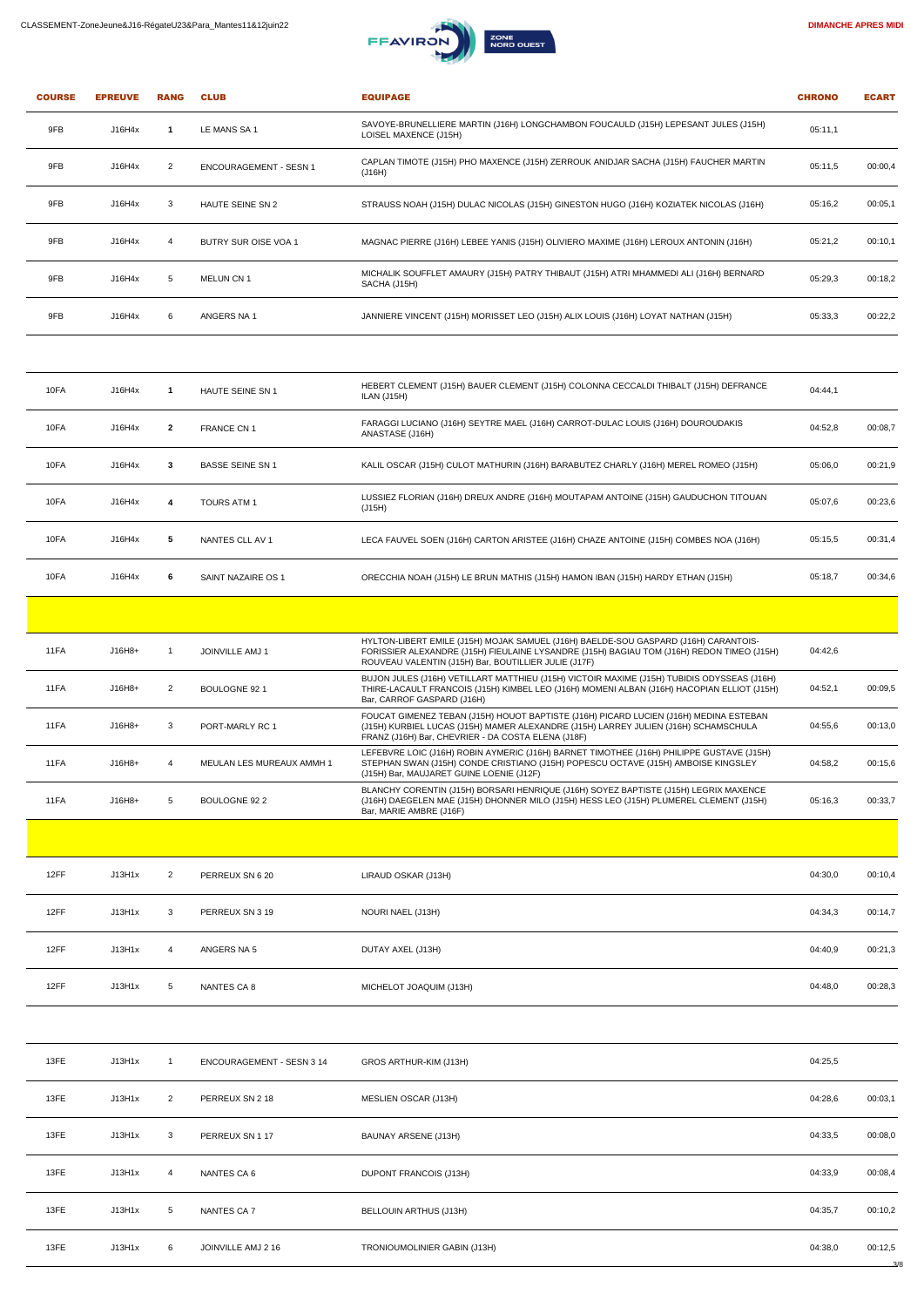



| <b>COURSE</b> | <b>EPREUVE</b> | <b>RANG</b>    | <b>CLUB</b>                  | <b>EQUIPAGE</b>               | <b>CHRONO</b> | <b>ECART</b> |
|---------------|----------------|----------------|------------------------------|-------------------------------|---------------|--------------|
|               |                |                |                              |                               |               |              |
| 14FD          | J13H1x         | $\overline{1}$ | PORT-MARLY RC 25             | VAQUIN MAXIME (J13H)          | 04:16,0       |              |
| 14FD          | J13H1x         | $\overline{2}$ | NANTES CA 3                  | JOUFFRAULT JEAN (J13H)        | 04:21,9       | 00:05,9      |
| 14FD          | J13H1x         | 3              | ORLEANS-OLIVET AC 11         | VERVISHREPINCAY MAXIME (J13H) | 04:26,1       | 00:10,1      |
| 14FD          | J13H1x         | $\overline{4}$ | ANGERS NA 4                  | ROBERT ADAM (J13H)            | 04:28,1       | 00:12,1      |
| 14FD          | J13H1x         | 5              | SN OISE 1 15                 | VIOLETTE BAPTISTE (J13H)      | 04:29,7       | 00:13,6      |
| 14FD          | J13H1x         | 6              | FRANCE CN 2 10               | KASSIR MARK (J13H)            | 04:36,9       | 00:20,9      |
|               |                |                |                              |                               |               |              |
| 15FC          | J13H1x         | $\overline{1}$ | RENNES SR 22                 | PETER CHARLIE (J13H)          | 04:11,0       |              |
| 15FC          | J13H1x         | $\overline{2}$ | BUTRY SUR OISE VOA 18        | FEVRE ALEXANDRE (J13H)        | 04:12,1       | 00:01,2      |
| 15FC          | J13H1x         | 3              | LAGNY SN 113                 | SOUVAY EMERIC (J13H)          | 04:14,6       | 00:03,6      |
| 15FC          | J13H1x         | $\overline{4}$ | PERREUX SN 89                | LIORET JULES (J13H)           | 04:16,9       | 00:05,9      |
| 15FC          | J13H1x         | 5              | PERREUX SN 7 11              | DE ANGELIS ALESSANDRO (J13H)  | 04:19,0       | 00:08,1      |
| 15FC          | J13H1x         | 6              | NANTES CLL AV 2              | CARTON HECTOR (J13H)          | 04:24,8       | 00:13,9      |
|               |                |                |                              |                               |               |              |
| 16FB          | J13H1x         | $\mathbf{1}$   | MANTES AS 24                 | EL HAMRI ADAM (J13H)          | 04:08,6       |              |
| 16FB          | J13H1x         | $\overline{2}$ | NANTES CA 1                  | DEVYS PIERRE-ANTOINE (J13H)   | 04:11,1       | 00:02,5      |
| 16FB          | J13H1x         | 3              | ROUEN CNA 99                 | LAMOURET ISAYA (J13H)         | 04:13,0       | 00:04,4      |
| 16FB          | J13H1x         | 4              | LORIENT A SCORFF 13          | DAGORNE JOHANN (J13H)         | 04:14,4       | 00:05,8      |
| 16FB          | J13H1x         | $\,$ 5 $\,$    | ROUEN CNA 99                 | VATIN SIMON (J13H)            | 04:14,8       | 00:06,1      |
| 16FB          | J13H1x         | 6              | PERREUX SN 46                | AMRANE ARIS (J13H)            | 04:19,8       | 00:11,2      |
|               |                |                |                              |                               |               |              |
| 17FA          | J13H1x         | $\mathbf{1}$   | RENNES SR 11                 | BLAISE PIERRE (J13H)          | 04:01,3       |              |
| 17FA          | J13H1x         | $\overline{2}$ | PORT-MARLY RC 11             | MARGOTTIN VINCENT (J13H)      | 04:02,5       | 00:01,1      |
| 17FA          | J13H1x         | $\mathbf{3}$   | FRANCE CN 12                 | GARDEY RAPHAEL (J13H)         | 04:04,9       | 00:03,6      |
| 17FA          | J13H1x         | 4              | CHAMPIGNY SUR MARNE RSCC 1 3 | KHALID SOEL (J13H)            | 04:05,3       | 00:03,9      |
| 17FA          | J13H1x         | $\,$ 5 $\,$    | ROUEN CNA 99                 | PERROTTE ARTHUR (J13H)        | 04:08,2       | 00:06,9      |
| 17FA          | J13H1x         | 6              | BASSE SEINE SN 27            | GRENIER LOUIS (J13H)          | 04:48,5       | 00:47,2      |

4/8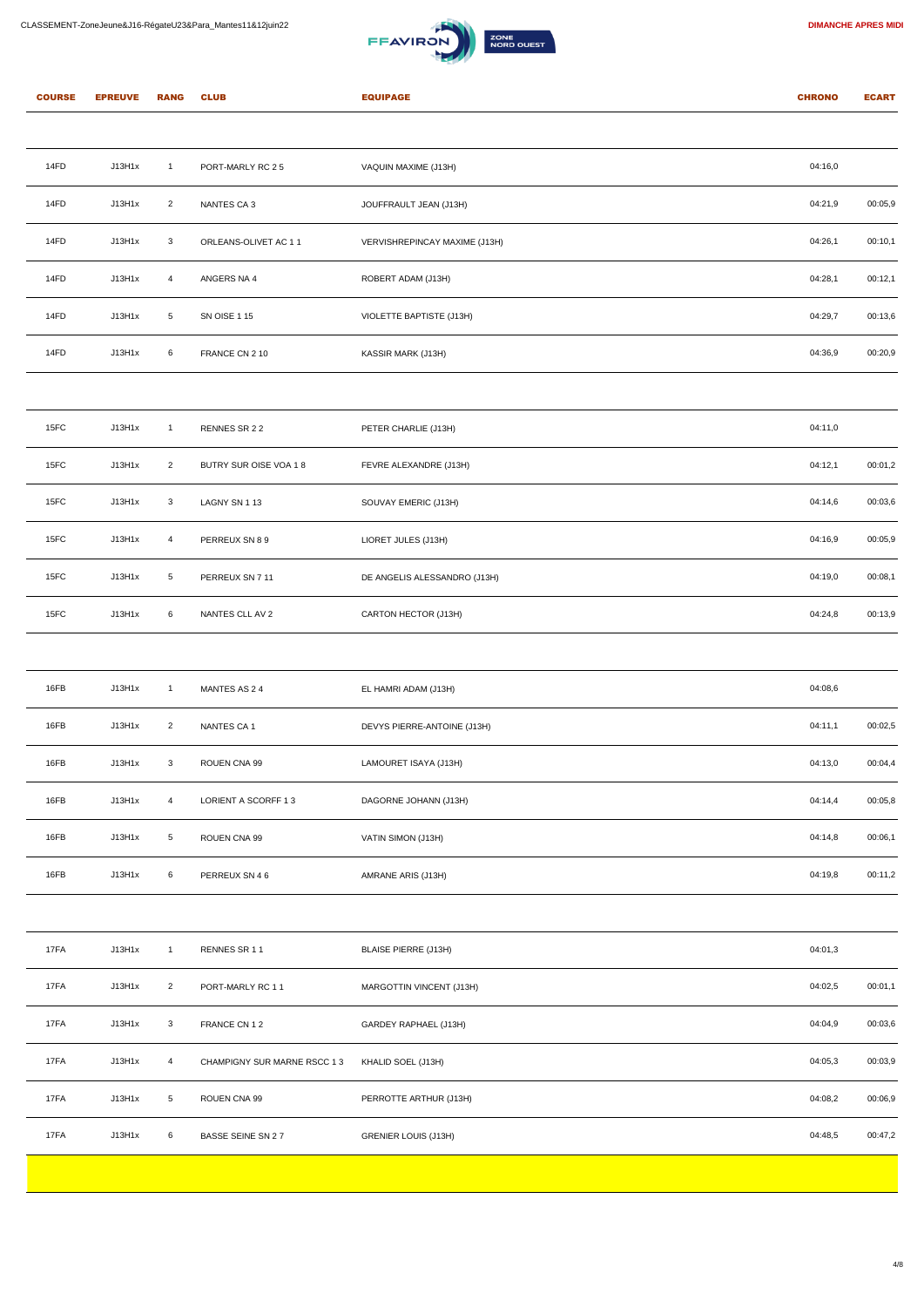

| <b>COURSE</b> | <b>EPREUVE</b> | <b>RANG</b>     | <b>CLUB</b>                  | <b>EQUIPAGE</b>                         | <b>CHRONO</b> | <b>ECART</b> |
|---------------|----------------|-----------------|------------------------------|-----------------------------------------|---------------|--------------|
| 18FF          | J14H1x         | $\overline{1}$  | NANTES CA 7                  | MOINARD LEVI (J14H)                     | 04:55,0       |              |
| 18FF          | J14H1x         | $\overline{2}$  | NANTES CA 8                  | GUICHON ELOUAN (J14H)                   | 04:59,9       | 00:04,9      |
|               |                |                 |                              |                                         |               |              |
| 19FE          | J14H1x         | $\overline{1}$  | PORT-MARLY RC 5 15           | CROLY - LABOURDETTE EMILE (J14H)        | 04:12,7       |              |
| 19FE          | J14H1x         | $\overline{2}$  | ORLEANS-OLIVET AC 12         | CERAN ILHAN (J14H)                      | 04:13,5       | 00:00,8      |
| 19FE          | J14H1x         | 3               | JOINVILLE AMJ 3 16           | QUINOT GAHISSE (J14H)                   | 04:14,1       | 00:01,3      |
| 19FE          | J14H1x         | $\overline{4}$  | PERREUX SN 3 19              | MIDEY ELIOT (J14H)                      | 04:14,6       | 00:01,9      |
| 19FE          | J14H1x         | 5               | BOULOGNE 92 1 17             | MOMENI BASTIAN (J14H)                   | 04:21,3       | 00:08,6      |
| 19FE          | J14H1x         | 6               | PORT-MARLY RC 7 21           | LOBO GONCALO (J14H)                     | 04:27,1       | 00:14,4      |
|               |                |                 |                              |                                         |               |              |
| 20FD          | J14H1x         | $\overline{1}$  | PERREUX SN 29                | VILLAUME ELIOTT (J14H)                  | 04:03,9       |              |
| 20FD          | J14H1x         | $\overline{2}$  | PERREUX SN 4 13              | BLANC GONNET EMIL (J14H)                | 04:04,5       | 00:00,7      |
| 20FD          | J14H1x         | $\mathbf{3}$    | BOURGES AC 21                | BREAVOINE LENNY (J14H)                  | 04:05,9       | 00:02,1      |
| 20FD          | J14H1x         | $\overline{4}$  | MEULAN LES MUREAUX AMMH 1 20 | LECOQ PIERRE (J14H)                     | 04:09,1       | 00:05,2      |
| 20FD          | J14H1x         | 5               | ROUEN CNA 99                 | MENARD GABIN (J14H)                     | 04:11,2       | 00:07,3      |
| 20FD          | J14H1x         | 6               | VERSAILLES CN 3 18           | BOUDOUX D'HAUTEFEUILLE THEOPHILE (J14H) | 04:13,8       | 00:10,0      |
|               |                |                 |                              |                                         |               |              |
| 21FC          | J14H1x         | $\overline{1}$  | NANTES CA 3                  | DE BOISRIOU ARTHUR (J14H)               | 03:59,9       |              |
| 21FC          | J14H1x         | $\overline{2}$  | NANTES CLL AV 2              | TOURMOUCHE ADRIEN (J14H)                | 04:00,7       | 00:00,7      |
| 21FC          | J14H1x         | $\mathbf{3}$    | PORT-MARLY RC 45             | PORTENART GABRIEL (J14H)                | 04:02,0       | 00:02,1      |
| 21FC          | J14H1x         | $\overline{4}$  | PERREUX SN 5 14              | FERNANDES SILVA MATHIAS (J14H)          | 04:03,9       | 00:04,0      |
| 21FC          | J14H1x         | $5\phantom{.0}$ | CAEN CALVADOS SNCC 99        | BONHEME MORSENT LUBIN (J14H)            | 04:06,5       | 00:06,6      |
| 21FC          | J14H1x         | 6               | PORT-MARLY RC 111            | LEON GURVAN (J14H)                      | 04:07,2       | 00:07,3      |
|               |                |                 |                              |                                         |               |              |
| 22FB          | J14H1x         | $\overline{1}$  | ROUEN CNA 99                 | MOUSSET MATHEO (J14H)                   | 04:02,5       |              |
| 22FB          | J14H1x         | $\overline{2}$  | VERSAILLES CN 1 12           | VIBERT NOE (J14H)                       | 04:03,1       | 00:00,6      |
| 22FB          | J14H1x         | $\mathbf{3}$    | FRANCE CN 24                 | OSIER ARIEL (J14H)                      | 04:03,4       | 00:00,8      |
| 22FB          | J14H1x         | $\overline{4}$  | VERSAILLES CN 2 10           | CHARLES SEBASTIEN (J14H)                | 04:03,6       | 00:01,1      |
| 22FB          | J14H1x         | $\sqrt{5}$      | RENNES SR 12                 | VAN DER BEKEN WILLIAM (J14H)            | 04:09,8       | 00:07,3      |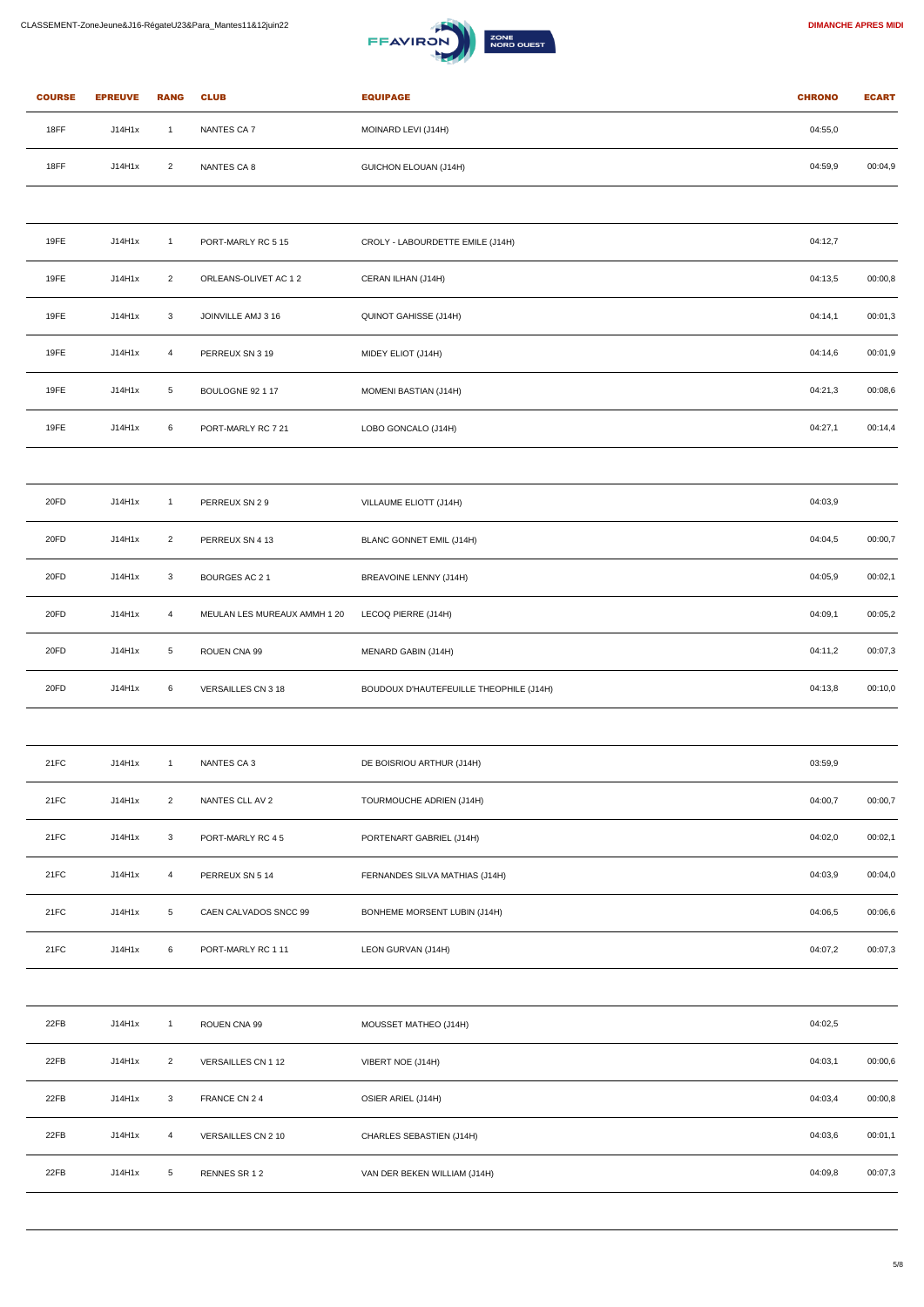

| <b>COURSE</b> | <b>EPREUVE</b> | <b>RANG</b>    | <b>CLUB</b>                  | <b>EQUIPAGE</b>                                      | <b>CHRONO</b> | <b>ECART</b> |
|---------------|----------------|----------------|------------------------------|------------------------------------------------------|---------------|--------------|
| 23FA          | J14H1x         | $\mathbf{1}$   | CHAMPIGNY SUR MARNE RSCC 1 1 | KHALOUA MAEL (J14H)                                  | 03:40,5       |              |
| 23FA          | J14H1x         | $\overline{2}$ | JOINVILLE AMJ 12             | MARGOT PAUL (J14H)                                   | 03:45,1       | 00:04,6      |
| 23FA          | J14H1x         | 3              | LORIENT A SCORFF 11          | BICHON-CAMARA IDRIS (J14H)                           | 03:50,7       | 00:10,2      |
| 23FA          | J14H1x         | $\overline{4}$ | NANTES CA 1                  | ASTRUC SIMON (J14H)                                  | 03:58,8       | 00:18,3      |
| 23FA          | J14H1x         | 5              | PERREUX SN 13                | TOKO YANIS (J14H)                                    | 04:02,5       | 00:22,0      |
| 23FA          | J14H1x         | 6              | FRANCE CN 17                 | SEYTRE TRISTAN (J14H)                                | 04:02,9       | 00:22,4      |
|               |                |                |                              |                                                      |               |              |
| 24FF          | J14H2x         | $\mathbf{1}$   | JOINVILLE AMJ 4 19           | AUGEREAU GREGOIRE (J14H) BONTEMS JULES (J14H)        | 04:11,1       |              |
| 24FF          | J14H2x         | $\overline{2}$ | BOULOGNE 92 6 22             | REY TIMOTHEE (J13H) BUJON ARTHUR (J13H)              | 04:13,8       | 00:02,7      |
| 24FF          | J14H2x         | 3              | FRANCE CN 317                | ARAUJO EMILE (J14H) LUZZATTO-GIULIANI TIMOTHE (J14H) | 04:14,3       | 00:03,2      |
| 24FF          | J14H2x         | $\overline{4}$ | CORBEIL ASCE 91 1 20         | CAUVET ALEXANDRE (J14H) FOUZIR ADAM (J14H)           | 04:15,7       | 00:04,6      |
| 24FF          | J14H2x         | 5              | CORBEIL ASCE 91 2 21         | PIERRET VICTOR (J14H) CHOCHINA ALEXIS (J14H)         | 07:43,8       | 03:32,7      |
|               |                |                |                              |                                                      |               |              |
| 25FE          | J14H2x         | $\mathbf{1}$   | JOINVILLE AMJ 3 12           | GIMENEZ JOAN (J14H) TENETJARA JULIEN (J14H)          | 04:00,9       |              |
| 25FE          | J14H2x         | $\overline{2}$ | LAVAL CN AVIRON 6            | BOULIOU MAEL (J14H) BARANGER MATHEO (J14H)           | 04:02,7       | 00:01,9      |
| 25FE          | J14H2x         | 3              | NANTES CLL AV 8              | LE LANN JEAN (J14H) MOONS MERLEAU (J14H)             | 04:03,2       | 00:02,3      |
| 25FE          | J14H2x         | 4              | BOULOGNE 92 2 14             | AUSEMS KEES (J14H) DRAGULJEVIC MAXIME (J14H)         | 04:05,9       | 00:05,1      |
| 25FE          | J14H2x         | 5              | BOULOGNE 92 3 16             | IM JUNO JUNO (J14H) NOVELLI GIULIO (J14H)            | 04:10,6       | 00:09,7      |
| 25FE          | J14H2x         | 6              | NANTES UNIVERSITE 9          | IMBERT YOURI (J14H) CONNIL RAPHAEL (J14H)            | 04:12,7       | 00:11,8      |
|               |                |                |                              |                                                      |               |              |
| 26FD          | J14H2x         | $\mathbf{1}$   | ROUEN CNA 99                 | EL YOUSFI MANIL (J14H) LEVEQUE VICTOR (J14H)         | 03:54,3       |              |
| 26FD          | J14H2x         | $\overline{2}$ | SAINT NAZAIRE OS 4           | QUESSAUD GABRIEL (J13H) QUENEUDER BORIS (J14H)       | 03:55,5       | 00:01,2      |
| 26FD          | J14H2x         | 3              | JOINVILLE AMJ 2 11           | ORMOND NOAM (J14H) DAMOISEAU LANCELOT (J14H)         | 03:59,4       | 00:05,1      |
| 26FD          | J14H2x         | 4              | VERSAILLES CN 1 13           | DE FRANCE THIBAULT (J14H) MILLOT JULIEN (J14H)       | 04:00,0       | 00:05,7      |
| 26FD          | J14H2x         | 5              | NANTES CA 5                  | BUI-MAO MATHIS (J14H) SEILLERY NINO (J14H)           | 04:05,5       | 00:11,2      |
| 26FD          | J14H2x         | 6              | ACI 94 1 15                  | NGUYEN KENAI (J14H) GUYOMARD PARISOT LORIS (J14H)    | 04:11,3       | 00:16,9      |
|               |                |                |                              |                                                      |               |              |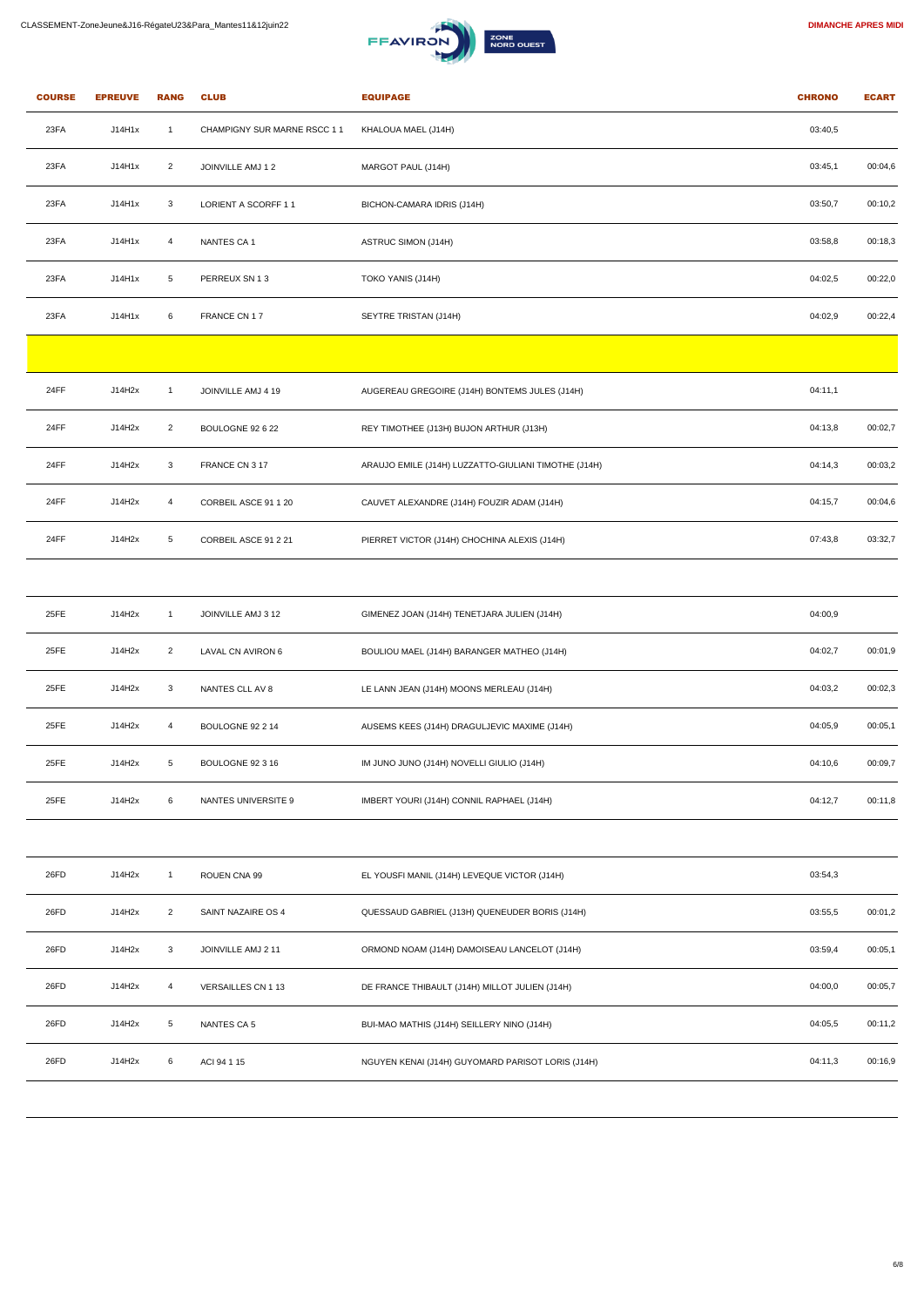

| <b>COURSE</b> | <b>EPREUVE</b> | <b>RANG</b>    | <b>CLUB</b>                  | <b>EQUIPAGE</b>                                                                                                                           | <b>CHRONO</b> | <b>ECART</b> |
|---------------|----------------|----------------|------------------------------|-------------------------------------------------------------------------------------------------------------------------------------------|---------------|--------------|
| 27FC          | J14H2x         | $\mathbf{1}$   | NANTES CA 2                  | COURTOIS RAPHAEL (J14H) NOUVEL RAPHAEL (J14H)                                                                                             | 03:52,2       |              |
| 27FC          | J14H2x         | $\overline{2}$ | BOULOGNE 92 17               | ARTHAUD CYPRIEN (J14H) LEMPERIERE PHINEAS (J14H)                                                                                          | 03:52,7       | 00:00,6      |
| 27FC          | J14H2x         | 3              | FRANCE CN 29                 | VERMELLE LOUIS (J14H) LAURENTIN THOMAS (J14H)                                                                                             | 03:54,4       | 00:02,2      |
| 27FC          | J14H2x         | 4              | NANTES CA 7                  | MANGIN DEGRES OSCAR (J13H) ANTOUN MATTHIEU (J13H)                                                                                         | 03:58,6       | 00:06,4      |
| 27FC          | J14H2x         | 5              | MEAUX CN 18                  | MONTMORENCY HUGO (J14H) BEN ALI HEDI (J14H)                                                                                               | 03:58,9       | 00:06,7      |
| 27FC          | J14H2x         | 6              | NANTES UNIVERSITE 3          | ROBERT CADIOU VICTOR (J14H) PERONNE MAEL (J13H)                                                                                           | 04:01,8       | 00:09,6      |
|               |                |                |                              |                                                                                                                                           |               |              |
| 28FB          | J14H2x         | $\mathbf{1}$   | LAGNY SN 14                  | THOMAS ROBIN (J14H) LAHURTE ANTOINE (J14H)                                                                                                | 03:49,9       |              |
| 28FB          | J14H2x         | $\overline{2}$ | ORLEANS-OLIVET AC 13         | ROUJOU SACHA (J14H) SOUFFLET ANDREA (J14H)                                                                                                | 03:52,4       | 00:02,5      |
| 28FB          | J14H2x         | 3              | BOURGES AC 11                | DEMORTAIN VICTOR (J14H) BERNE FELIX (J14H)                                                                                                | 03:55,5       | 00:05,6      |
| 28FB          | J14H2x         | 4              | MANTES AS 16                 | CAILLEAUX HIPPOLYTE (J14H) HASSI ADAM (J14H)                                                                                              | 03:55,8       | 00:05,9      |
| 28FB          | J14H2x         | 5              | MEULAN LES MUREAUX AMMH 1 10 | MARSAIS FLORENT (J14H) BOUJIBAR ABDERRAHIM (J13H)                                                                                         | 03:56,3       | 00:06,5      |
| 28FB          | J14H2x         | 6              | BELBEUF CN 99                | LE BOUSTOULLER JOAN (J14H) DUCROCQ MAEL (J14H)                                                                                            | 04:00,5       | 00:10,6      |
|               |                |                |                              |                                                                                                                                           |               |              |
| 29FA          | J14H2x         | $\mathbf{1}$   | JOINVILLE AMJ 11             | TRAN NOA (J14H) BOUAZIZ - TAHON QUENTIN (J14H)                                                                                            | 03:37,5       |              |
| 29FA          | J14H2x         | $\overline{2}$ | TOURS ATM 12                 | CRASSOUS THEODORE (J14H) DREUX ADRIEN (J14H)                                                                                              | 03:38,5       | 00:01,1      |
| 29FA          | J14H2x         | 3              | ANGERS NA 1                  | PERNY CYRIAQUE (J14H) KHASAEV BADRUTDIN (J14H)                                                                                            | 03:41,2       | 00:03,7      |
| 29FA          | J14H2x         |                | BASSE SEINE SN 12            | DEBARD TIMOTHEE (J14H) BATTE HIPPOLYTE (J14H)                                                                                             | 03:41,8       | 00:04,4      |
| 29FA          | J14H2x         | 5              | ROUEN CNA 99                 | FILHON ROBIN (J14H) LAMOURET SWANN (J14H)                                                                                                 | 03:46,0       | 00:08,5      |
| 29FA          | J14H2x         | 6              | <b>BASSE SEINE SN 23</b>     | DOUHET MARTIN (J14H) SCHWENDENWEIN GABRIEL (J14H)                                                                                         | 03:46,5       | 00:09,1      |
|               |                |                |                              |                                                                                                                                           |               |              |
| 30FC          | $J14F4x+$      | $\mathbf{1}$   | CHATEAU-GONTIER CN 1         | PERIGOIS ANAE (J14F) BINET MAELISS (J13F) GUE BLEUENN (J14F) DEROUIN CHLOE (J13F) Bar, LEROY<br>AURORE (J18F)                             | 04:14,3       |              |
| 30FC          | $J14F4x+$      | $\overline{2}$ | CHOLET AS 1                  | BLOUIN MADELEINE (J14F) MOREAU LUCIE (J14F) ROUILLARD MELINA (J14F) MERCIER JEANNE (J14F)<br>Bar, MPELE ATHENAIS (J13F)                   | 04:16,5       | 00:02,2      |
| 30FC          | $J14F4x+$      | 3              | NANTES CLL AV 1              | FROGER DEROSIER EMMA (J14F) SAVARY ZELIE (J12F) BERTRAND LOU (J14F) SEVIN OPALE (J14F)<br>Bar, MARIOT EMILIE (J14F)                       | 04:21,1       | 00:06,8      |
| 30FC          | $J14F4x+$      | 4              | PERREUX SN 1                 | COLOMBET CAMILLE (J14F) TREFAUT MARIEM (J13F) WIENCEK ANNAELLE (J12F) HAMIZI ALYSSIA<br>(J13F) Bar, MARCHAL VALENTINE (J14F)              | 04:27,2       | 00:12,9      |
| 30FC          | $J14F4x+$      | 5              | <b>MANTES AS 1</b>           | BEJAOUI LINALLYA (J13F) BENKADA SARAH (J13F) MARTIN ISABELA (J13F) FAUVETTE CHRISTELLE<br>(J14F) Bar, MENHAOUARA SELMA (J12F)             | 04:36,3       | 00:22,1      |
| 30FC          | $J14F4x+$      | <b>NC</b>      | LAVAL CN AVIRON 1 (HC)       | LETELLIER JULIE (J13F) LIVET CAPUCINE (J13F) GAUCHET LEA (J14F) LAFORGUE CLEA (J13F) Bar,<br>SONNET-FAVRIS JONAS (J13H) (Hors Classement) | 04:15,2       | 00:01,0      |
|               |                |                |                              |                                                                                                                                           |               |              |